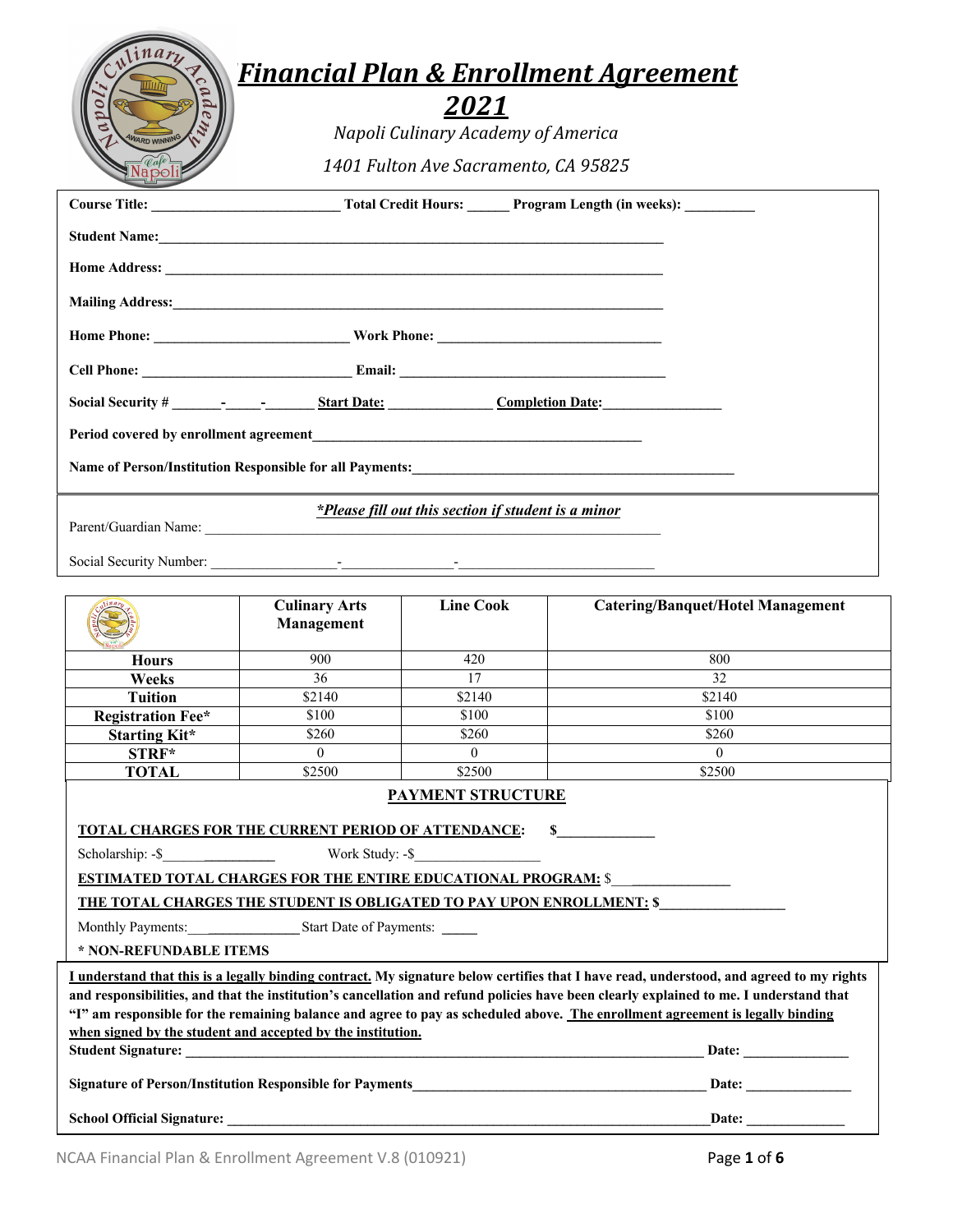*2021 Napoli Culinary Academy of America*

*1401 Fulton Ave Sacramento, CA 95825*

*Phone: (916) 971-060 Fax: (916) 971-0602 www.napoliculinaryacademy.com*

### **Signature Acknowledgment**

By signing this "*Financial Plan & Enrollment Agreement*" **NCAA** agrees not to increase the credit hour tuition charge for the duration of the program of study provided that the following actions have been completed by the start date listed above. A payment plan is agreed upon. The student must start class on or before the starting date of this agreement, continuous enrollment must be maintained and completes his or her program of study without interruption (including: voluntary withdrawal and/or suspension or termination) within 150% of the standard program length. Reentering students will be subject to the current per credit hour tuition charge at the time of re-enrollment. Exceptions to this policy may only be made for emergencies such as serious illness, school-controlled reasons, such as course availability, or major unforeseen changes in a student's living situation, if these occurrences necessitate a student attending less than full-time or not at all. Exceptions must be requested in writing at the time of the occurrence and be approved by **NCAA Director. INTL \_\_\_\_\_\_\_\_\_\_**

#### **Enrollment Agreement**

Prior to signing this enrollment agreement, you must be given a catalog or brochure and a School Performance Fact Sheet, which you are encouraged to review prior to signing this agreement. These documents contain important policies and performance data for this institution. This institution is required to have you sign and date the information included in the School Performance Fact Sheet relating to completion rates, placement rates, license examination passage rates, and salaries or wages, and the most recent three-year cohort default rate, if applicable, prior to signing this agreement.

# **INTL \_\_\_\_\_\_\_\_\_\_**

I certify that I have received the catalog, School Performance Fact Sheet, and information regarding completion rates, placement rates, license examination passage rates, and salary or wage information, and the most recent three-year cohort default rate, if applicable, included in the School Performance Fact Sheet, and have signed, initialed, and dated the information provided in the School Performance Fact Sheet.

I certify that I have received the catalog, School Performance Fact Sheet, and information regarding completion rates, placement rates, license examination passage rates, and salary or wage information included in the School Performance Fact sheet, and have signed, initialed, and dated the information provided in the School Performance Fact Sheet. **INTL \_\_\_\_\_\_\_\_\_\_**

# **Financial Information**

Special U.S. and overseas trips are voluntary and are not included in regular tuition and fees. The Starting Kit consists of the basic equipment, texts, and materials required for beginning each program. A list of the components of the Starting Kit is provided to each enrolled student. **INTL \_\_\_\_\_\_\_\_\_\_**

# **Instructional Equipment**

### **Refund Policy**

You shall be liable for the amount, if any, by which the documented cost for equipment exceeds the prorated refund amount. If the amount that you paid is more that the amount that you owe for the time you attended, then a refund will be made within 30 days of withdrawal. If the amount that you owe is more than the amount that you have already paid, then you will have to make arrangements to pay it promptly. Refunds are made for a student who withdraws or is withdrawn from the Academy prior to the completion of his/her program and is based on the tuition billed for the term in which the Student withdraws, according to this policy. Refunds will be based on the total charge incurred by the Student at the time of withdrawal, not the amount the Student has actually paid. You will receive a prorata refund for the unused portion of tuition. Tuition and fees attributable to any term beyond the term of withdrawal will be refunded in full. When a Student withdraws from the institution, he/she must complete a student withdrawal form which is provided by the Director of Administration. The date from which refunds will be determined is the last date of recorded attendance. Refunds will be made within 30 calendar days of the notification of an official withdrawal or date of determination of withdrawal by the institution. The Academy shall refund 100% of the amount paid for institutional charges, less the registration fee not to exceed \$250 if a notice of cancellation is made through attendance at the first-class session or the seventh day after enrollment whichever is later. The \$260.00 Starting Kit fee is also non-refundable, regardless of when the student withdraws. Students who have attended less than 60% will receive a pro rata refund. For the purpose of determining a refund, a student shall be deemed to have withdrawn from the Academy when any of the following occurs:

a. The Student notifies the institution of the student's withdrawal or as of the date of the student's withdrawal, whichever is later b. The Academy terminates the student's enrollment for failure to maintain satisfactory academic progress; failure to abide by the rules and regulations of the institution and/or failure to meet financial obligations to the school.

c. The student incurs 14 consecutive absences and does not communicate directly with the school (or meet attendance policy or leave of absence requirements as stated in the school's catalog) regarding the nature of those absences. In this case, the date of withdrawal shall be deemed the last date of recorded attendance. If the student has received federal student financial aid funds, the student is entitled to a refund of the moneys not paid from federal student financial aid program funds.



#### **Student Complaint**

A student or any member of the public may file a complaint about this institution with the Bureau for Private Postsecondary Education by calling (888) 370-7589 toll-free or by completing a complaint form, which can be obtained on the bureau's internet web site www.bppe.ca.gov

Any questions a student may have regarding this enrollment agreement that have not been satisfactorily answered by the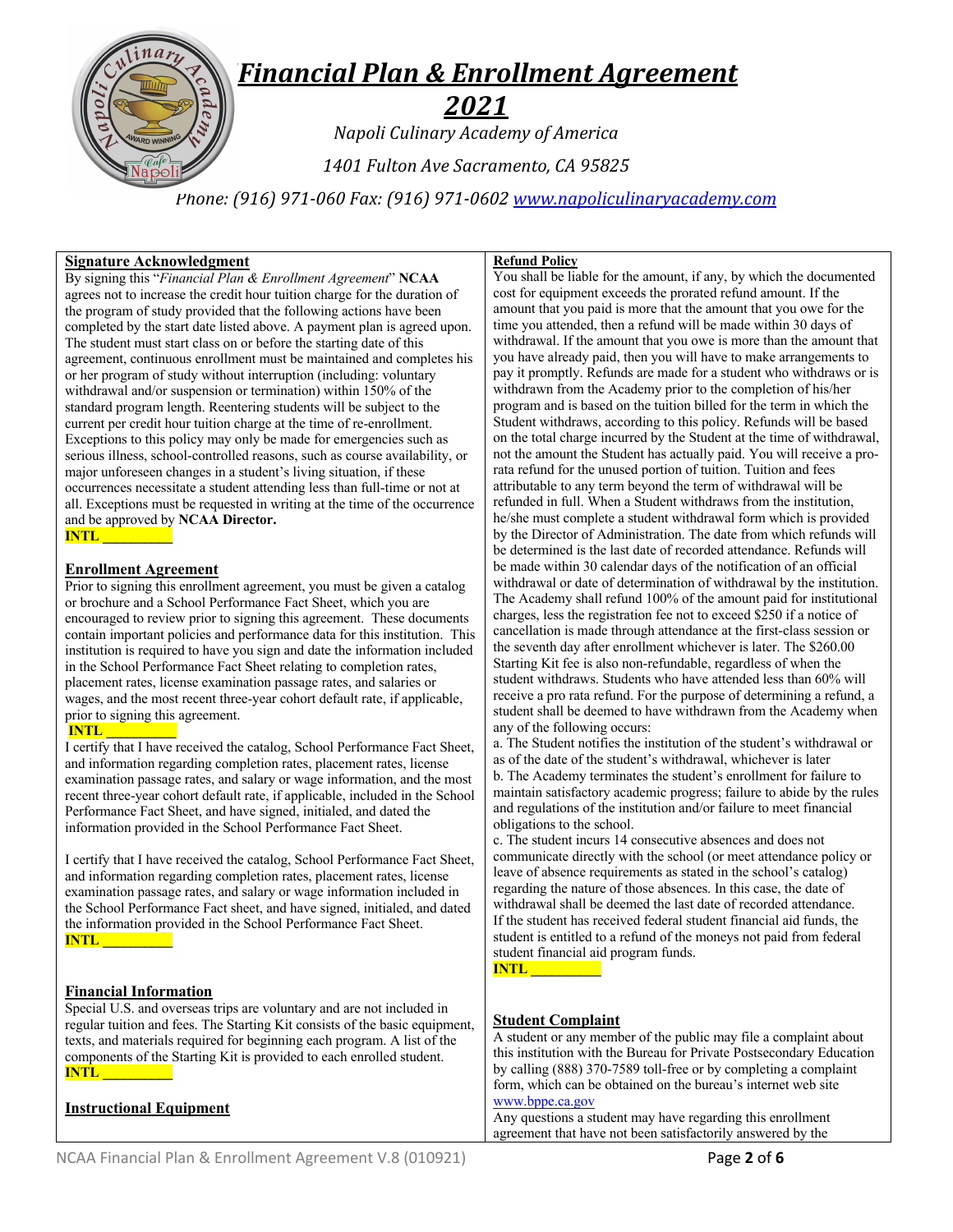

# *2021*

*Napoli Culinary Academy of America*

*1401 Fulton Ave Sacramento, CA 95825*

*Phone: (916) 971-060 Fax: (916) 971-0602 www.napoliculinaryacademy.com*

Use of instructional equipment will be made available according to the program curriculum. Each student will be able to acquire an understanding of the fundamental principles of such equipment that he/she would encounter in an entry-level position in the field. Students must share such equipment. Accordingly, NCAA cannot guarantee students hands-on usage of such equipment beyond that called for in the curriculum. To complete the requirements of the program, each student may find it necessary to schedule use of the equipment outside normal classroom hours. **INTL \_\_\_\_\_\_\_\_\_\_**

# **Graduation Requirements**

To be qualified to graduate, an NCAA student must:

- Receive a passing grade or credit for all required course work Earn the minimum required credit hours for the program.
- Achieve a minimum GP A of not less than 2.0
- Meet portfolio or other requirements, as outlined by the students diploma program
- Satisfy all financial obligations to NCAA. It is practice of NCAA to round to the nearest tenth percent GPA calculations for the purpose of determining academic progress and continued financial assistance eligibility.

**INTL \_\_\_\_\_\_\_\_\_\_**

# **Non-Discrimination**

NCAA does not discriminate on the basis of race, color creed, religion national origin, ancestry, sex, age, sexual orientation, or disability on the Administration of any of its educational programs or activities, or with respect to admission or employment.

#### **INTL \_\_\_\_\_\_\_\_\_\_**

# **Policies & Procedures**

Each student is on a continuing credit hour enrollment basis and agrees to comply, with all published NCAA policies and procedures. NCAA reserves the right to add, delete, or modify its policies and procedures catalog.

**INTL \_\_\_\_\_\_\_\_\_\_**

# **Homework**

In addition to regular attendance at scheduled classes, each student will be required to devote additional time each week outside the classroom to study and work on assigned projects. **INTL \_\_\_\_\_\_\_\_\_\_**

# **Class Sessions and Program Start Date**

Classes (Lectures/Labs) are in session five (5) days a week, Monday through Friday. Students are scheduled by NCAA to meet total weekly hour requirements. The weekly hour requirement is scheduled to be completed in five (5) days during each week. Classes are assigned and announced to students in advance of each start date. Students join program of choice already in session at any time. There is no specific start date.

#### *Class (Lectures/Labs)Session Hours 9:00 am to 2:00 pm*

NCAA reserves the right to change a class session schedule from time to time, according to classroom and/or lab availability, and academic and

institution may be directed to the Bureau for Private Postsecondary Education at 2535 Capital Oaks Drive, Suite 400, Sacramento, CA 95833, www.bppe.ca.gov, toll-free telephone number (888) 370- 7589 or by fax (916) 263-1897 **INTL** 

#### **Termination**

NCAA has the right to terminate this contract and/or dismiss the student if the student does not make satisfactory academic progress, fulfill financial obligations to NCAA, has excessive absenteeism, or exhibits unacceptable conduct as defined in NCAA catalog. **INTL \_\_\_\_\_\_\_\_\_\_**

#### **Government Loans**

If the student defaults on a federal or state loan both of the following may occur:

The federal or state government or a loan guarantee agency may take action again the student, including garnishing an income tax refund to reduce the balance owed on the loan and the student may not be eligible for any other federal student financial aid at another institution until the loan is repaid.

**INTL \_\_\_\_\_\_\_\_\_\_**

#### **Curriculum**

NCAA reserves the right to revise course contents, course titles, and the sequence of classes, subject to applicable regulatory approval. **INTL \_\_\_\_\_\_\_\_\_\_**

#### **Sale, Discount or Transfer of Agreement**

The student consents to the sale, discount or other transfer of this Agreement with the understanding that, in such event, the cancellation and refund policies would continue to apply. **INTL** 

#### **Withdrawal Definitions**

For the purpose of determining a refund, a student is deemed to have withdrawn from a course of instruction when any of the following occur:

1. Student notifies NCAA of withdrawal or of the date of withdrawal whichever is earlier.

2. NCAA terminates the student's enrollment as provided in this Enrollment Agreement.

3. The student fails to attend classes for fourteen consecutive class days. The date of withdrawal shall be deemed the last date of recorded attendance.

4. Refund is made within 30 calendar days from the date of withdraw as described above. **INTL \_\_\_\_\_\_\_\_\_\_**

#### **Housing**

N.C.A.A. does not provide any housing to its students. The services that we provide students include: instruction, lab, job placement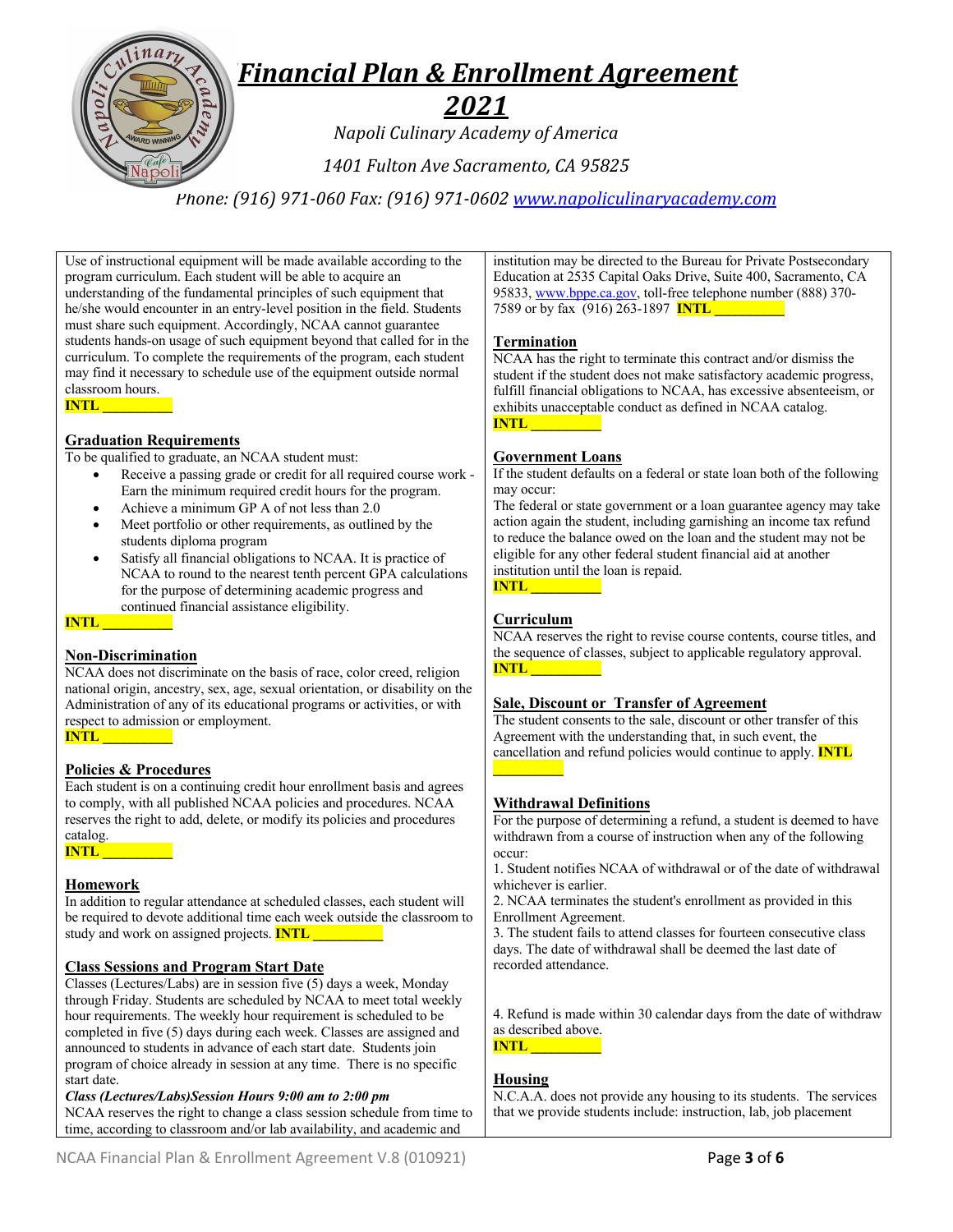

# *2021*

*Napoli Culinary Academy of America*

*1401 Fulton Ave Sacramento, CA 95825*

*Phone: (916) 971-060 Fax: (916) 971-0602 www.napoliculinaryacademy.com*

student distribution circumstances in addition to other circumstances decided by the instructor. From time to time, instructional activities may occur at an off-campus location appropriate for the particular activity. Students must sign in and out every day in order to get credit for their hours. Credit will not be given if the student does not sign in and out. **INTL \_\_\_\_\_\_\_\_\_\_**

# **NOTICE CONCERNING TRANFERABILITY OF CREDITS AND CREDENTIALS EARNED AT OUR INSTITUTION**

(Ed. Code 94911 (h) and 94909 (a) (15) ) The transferability of credits you earn at Napoli Culinary Academy is at the complete discretion of an institution to which you may seek to transfer. Acceptance of the diploma you earn in **EXECUTE:** is also at the complete discretion of the institution to which you may seek to transfer. If the diploma that you earn at this institution is not accepted at the institution to which you seek to transfer, you may be required to repeat some or all of your coursework at that institution. For this reason, you should make certain that your attendance at this institution will meet your educational goals. This may include contacting an institution to which you may seek to transfer after attending Napoli Culinary Academy to determine if your diploma will transfer. **INTL \_\_\_\_\_\_\_\_\_\_**

# **Employment Assistance**

NCAA does not guarantee employment or any particular level of comprehension following graduation. NCAA does, however, offer assistance in finding employment for all graduates at no additional charge. Graduates who confine employment considerations within the metropolitan area served by NCAA may limit the particular employment opportunities available to them. **INTL \_\_\_\_\_\_\_\_\_\_**

# **Student Acknowledgment**

I have received and read a copy of the NCAA current catalog, the provisions of which I accept. I have read and understand all the provisions of this agreement and have I have been given a copy of it for my records (Parents must sign and initial if you are under the age of 18). Also, I have been provided with a tour of the NCAA. I understand that my enrollment and NCAA obligations under this Enrollment Agreement (except the cancellation and refund provisions) may be terminated by NCAA if I fail to comply with NCAA attendance, conduct, academic and/or financial requirements. I understand that NCAA also reserves the right to cancel my enrollment if NCAA determines (1) that I have demonstrated poor academic potential (as determined through entrance testing, evaluation of transcripts records or any other academic evaluation deemed appropriate for the program selected), and/or (2) that I do not meet all financial obligations related to enrollment and continuing enrollment. I understand that my financial obligations to NCAA must be paid up current before a diploma may be awarded and before transcripts will be issued. The **Financial Plan & Enrollment Agreement**, together with the catalog and other published NCAA policies, procedures, provisions of any attached rider(s) signed by me,

assistance, use of on-site computer for school work, use of library facilities.



#### **Tutoring**

Tutoring is available by the instructor and needs to be scheduled with the instructor for a time that is convenient for the instructor as well as the student. **INTL \_\_\_\_\_\_\_\_\_\_**

# **Assessment fees for Transfer of Credits**

There are no fees for the transfer of credits. **INTL \_\_\_\_\_\_\_\_\_\_**

# **Long Distance Education**

N.C.A.A. does not offer long distance education. **INTL \_\_\_\_\_\_\_\_\_\_**

#### **Loans and Financial Aid**

If a student obtains a loan, the student will have to repay the full amount of the loan plus interest, less the amount of any refund, and that, if the student received federal student financial aid funds, the student is entitled to a refund of the money not paid from federal aid funds. Regarding refunds and withdrawals: If any portion of your tuition was paid from the proceeds of a loan, then the refund will be sent to the lender or to the agency that guaranteed the loan. Any remaining amount of the refund will first be used to repay any of your financial obligations to the Academy from which you received benefits, in proportion to the amount of the benefits received. Any remaining amount will be paid to you. **INTL** 

#### **Interest on Outstanding Balances**

The student understands and agrees that he/she win be liable for interest charges that will be assessed on his/her account balance until the balance is paid in full. Interest will be charged at 25% per annum on the student's adjusted outstanding balance at the end of each month. The adjusted outstanding balance is defined as all charges incurred by

the student for attendance at the school at the end of the prior month, including but not limited to tuition, fees, housing charges, late registration fees, fines, damages, etc., less the total amount paid to the student's account at the end of tile current month including financial assistance that the student has been awarded but has not been paid for the previous months provided that the student and/or the student's parent *(s)* have completed all of the requirements for the award. The student understands and agrees that his/her adjusted outstanding balance is different from his/her student payment plan and that the student's financial assistance award may be reduced or eliminated if the student does not complete all the requirements for financial assistance. **INTL \_\_\_\_\_\_\_\_\_\_**

# **Student Tuition Recovery Fund**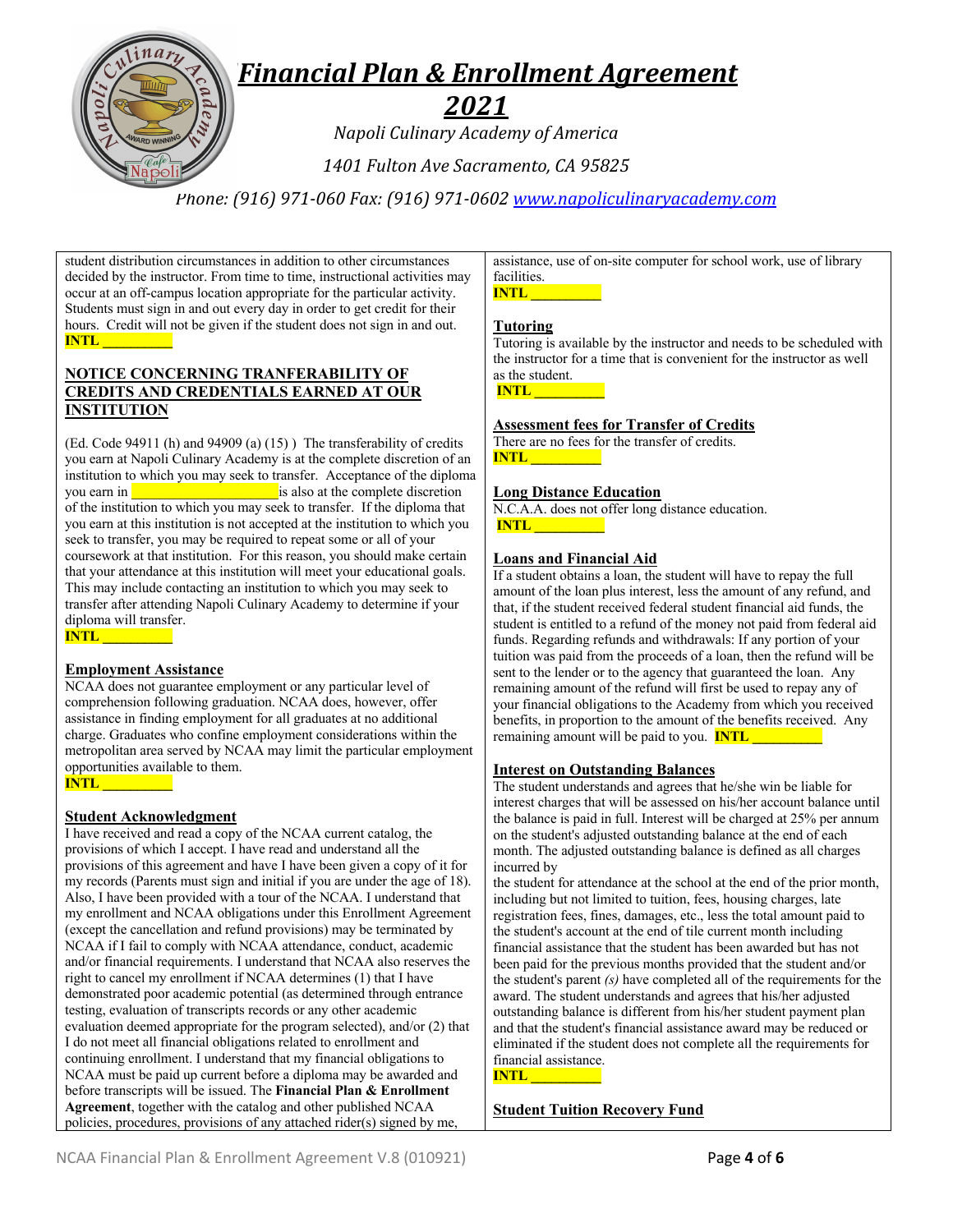

*Phone: (916) 971-060 Fax: (916) 971-0602 www.napoliculinaryacademy.com*

student conduct codes, if any, shall constitute the entire agreement between the student and NCAA. I understand and agree that they supersede any prior or contemporaneous oral or written agreements or statements and may not be modified without the written agreement of **NCAA Director**. **INTL \_\_\_\_\_\_\_\_\_\_**

#### **STUDENT'S RIGHT TO CANCEL**

The student has the right to withdraw from a course of instruction at any time. You have the right to cancel this agreement and obtain a refund of charges paid through attendance at the first-class session, or the  $7<sup>th</sup>$  day after enrollment, whichever is later. Cancellation shall occur when you give written notice of cancellation to N.C.A.A at 1401 Fulton Ave. Bldg. B Sacramento, CA 95825. You can do this by mail or in person. If you cancel this agreement, N.C.A.A. will refund any money that you paid, less the registration, uniform and tool fees, within 30 days after notice is received. Students are obligated to pay only for the hours of instruction received and for equipment not returned. No monies will be refunded for the Academy uniform. There is no tuition credit for absences. Required uniform and tools (starting kit) cost \$260.00 (non-refundable). N.C.A.A will provide a starting kit (non-refundable) for all students: 2 Text Books, Chef Jacket with Embroidered Name,(non-refundable. The Fee for the Kit is: \$260.00. Uniform and Starting Kit charge is nonrefundable. The Academy is not responsible for cleaning and/or loss and damage of them.

**Cancel/Withdrawal Date:\_\_\_\_\_\_\_\_\_\_\_\_\_\_\_\_\_\_\_\_\_ INTL \_\_\_\_\_\_** 

#### **Starting Kit and Other Equipment Provided**

N.C.A.A will provide a starting kit (non-refundable) for all students: 2 Text Books, Chef Jacket with Embroidered Name (non-refundable). The Fee for the Kit is: \$260.00. Uniform and Starting Kit charge is nonrefundable.

N.C.A.A provides the following with no additional charge as part of the tuition: State of the Art Kitchen with full equipment, Computer in classroom for students to share, Tutoring, Classroom, Restrooms, Dining Room, Italian Bar, Flat Screen Televisions, Bakery, Outdoor Patio and Reception.

**INTL \_\_\_\_\_\_\_\_\_\_**

#### **Enrollment Agreement Language Requirements**

An enrollment agreement shall be written in language that is easily understood. If English is not the student's primary language, and the student is unable to understand the terms and conditions of the enrollment agreement, the student shall have the right to obtain a clear explanation of the terms and conditions and all cancellation and refund policies in his or her primary language. If the recruitment leading to enrollment was conducted in a language other than English, the enrollment agreement, disclosures, and statements shall be in that language.

**INTL \_\_\_\_\_\_\_\_\_\_**

The Student Tuition Recovery Fund (STRF) was established by the legislature to protect any California resident who attends a private postsecondary institution from losing money if you prepaid tuition and suffered a loss as a result of the college: closing, failing to live up to its enrollment agreement, or refusing to pay a court judgment. To be eligible, you must be a California resident and reside in California at the time the enrollment is signed. To qualify for STRF reimbursement, you must file a STRF application within one year of receiving notice from the Bureau that the college is closed. If you do not receive notice from the council, you have 4 years from the date of the closure to file a STRF application. If a judgment is obtained, you must file a STRF application within 2 years of the final judgment. Questions regarding the STRF may be directed to the Bureau.

You must pay the state-imposed assessment for the Student Tuition Recovery Fund (STRF) if all of the following applies to you:

- 1. You are a student in an educational program, who is a California resident, or are enrolled in a residency program, and prepay all or part of your tuition either by cash, guaranteed student loans, or personal loans, and
- 2. Your total charges are not paid by any third-party payer such as an employer, government program or other payer unless you have a separate agreement to repay the third party.

You are not eligible for protection from the STRF and you are not required to pay the STRF assessment, if either of the following applies:

- 1. You are not a California resident, or are not enrolled in a residency program, or
- 2. Your total charges are paid by a third party, such as an employer, government program or other payer, and you have no separate agreement to repay the third party

The State of California created the Student Tuition Recovery Fund (STRF) to relieve or mitigate economic losses suffered by students in educational programs who are California residents, or are enrolled in residency programs attending certain school regulated by the Bureau for Private Postsecondary and Vocational Education.

You may be eligible for STRF if you are a California resident or are enrolled in a residency program, prepaid tuition, paid the STRF assessment, and suffered an economic loss as a result of any of the following:

- 1. The school closed before the course of instruction was completed.
- 2. The school's failure to pay refunds or charges on behalf of a student to a third party for license fees or any other purpose, or to provide equipment or materials for which a charge was collected within 180 days before the closure of the school.
- 3. The school's failure to pay or reimburse loan proceeds under a federally guaranteed student loan program as required by law or to pay or reimburse proceeds received by the school prior to closure in excess of tuition and other costs.